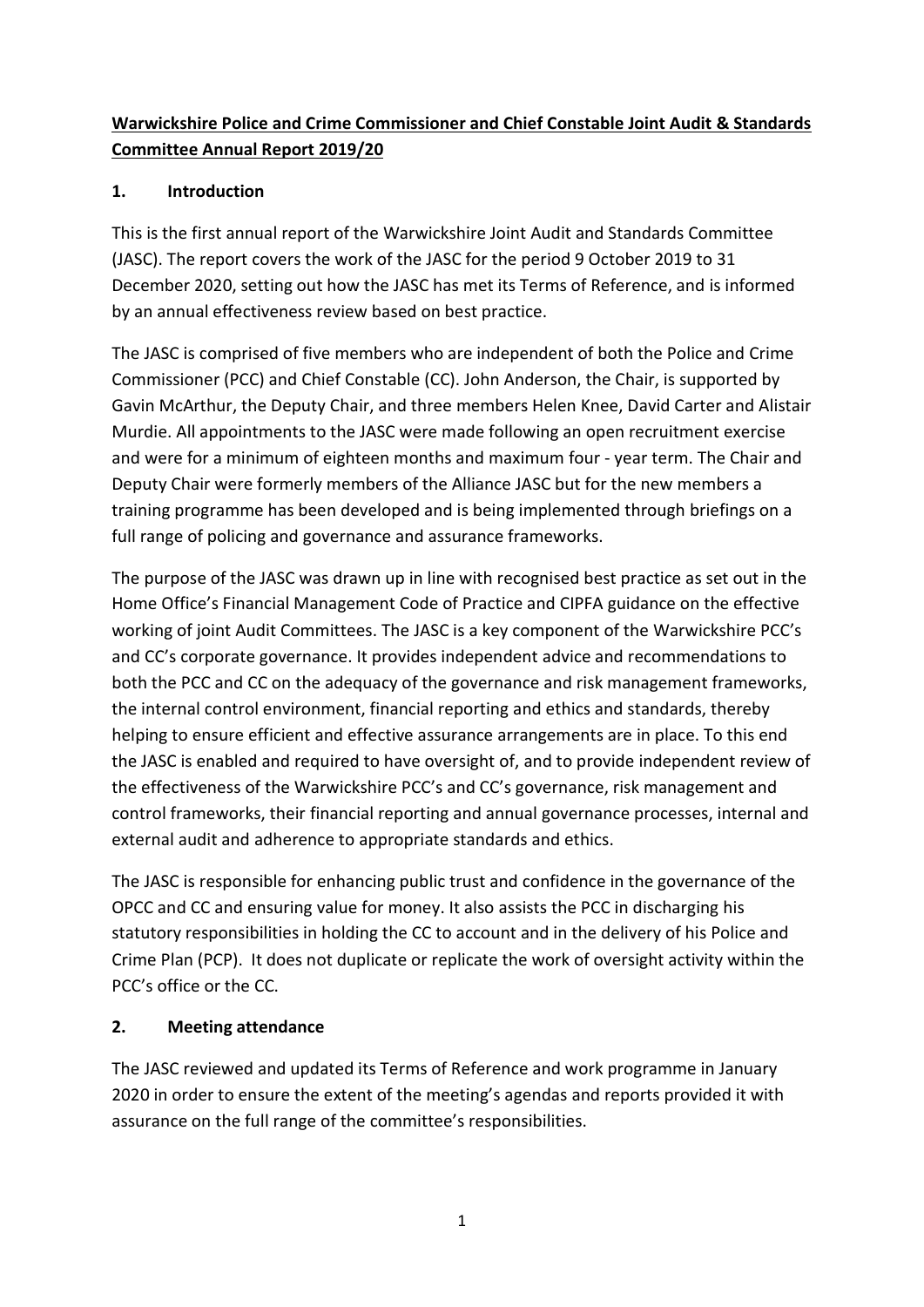During the period of this report the JASC met three times, had one meeting cancelled due to Covid 19 but replaced by a meeting template aimed to capture all members' questions, management's responses and actions arising, and one virtual meeting with all members calling in. This enabled the JASC to adhere to its rolling work programme agreed at its January 2020 meeting and consider both standing agenda items, specific areas of the business and adhoc items.

The Chair met and had virtual meetings with the PCC, Treasurer and External Auditors, the Deputy Chair with the Head of Internal Audit and Head of Assurance, Standards and Investigations, member Helen Knee attended Standards Dip Sampling of Complaints sessions and the newly formed Ethics Committee and member David Carter met with David Gardner, Chief Superintendent and Director of Transition.

The Chairs of the JASC and Police and Crime Panel (PCP) agreed a reciprocal arrangement to aid joint understanding for respective members of the committee and panel to attend each other's meetings as observers. The PCP Chair attended two meetings of the JASC and the JASC Chair, Deputy Chair and member David Carter attended meetings of the PCP and provided feedback reports to the JASC.

In addition, the JASC attended briefings and training sessions on specific issues throughout the period which included: Alliance Transition, Assurance and Governance, Ethical Policing and Standards, ITC and Digital Services Transition Programme, role of External Audit and their audit of the Statutory Accounts and Value for Money and the forces Response to Covid- 19.

### 3. Meeting coverage

Meetings of the Committee are open to the public and along with details of future meetings, can be found on the PCC's website. The PCC and CC usually attend meetings, along with the Deputy Chief Constable, the Treasurer, Director of Finance, the Development Lead for Standards & Integrity and Head of Assurance, Standards & Inspections who collectively provide information and ongoing assurance in relation to the annual statutory accounts, capital , reserves and treasury management, budgeting and financial internal controls and systems, risk management, projects and programmes, transition programme, partnerships and collaborations, ITC and Digital Services, standards and ethics and crime data integrity and inspection activity. The Head of Audit for Warwickshire attends all meetings to provide assurance on internal controls and systems and representatives from Grant Thornton, the external auditors, also attend each meeting to report on the financial statements, financial controls and value for money arrangements.

### 4. PCC an CC Joint Audit and Panel Work Programme 2019/20

Improved Internal Control Environment and Governance Arrangements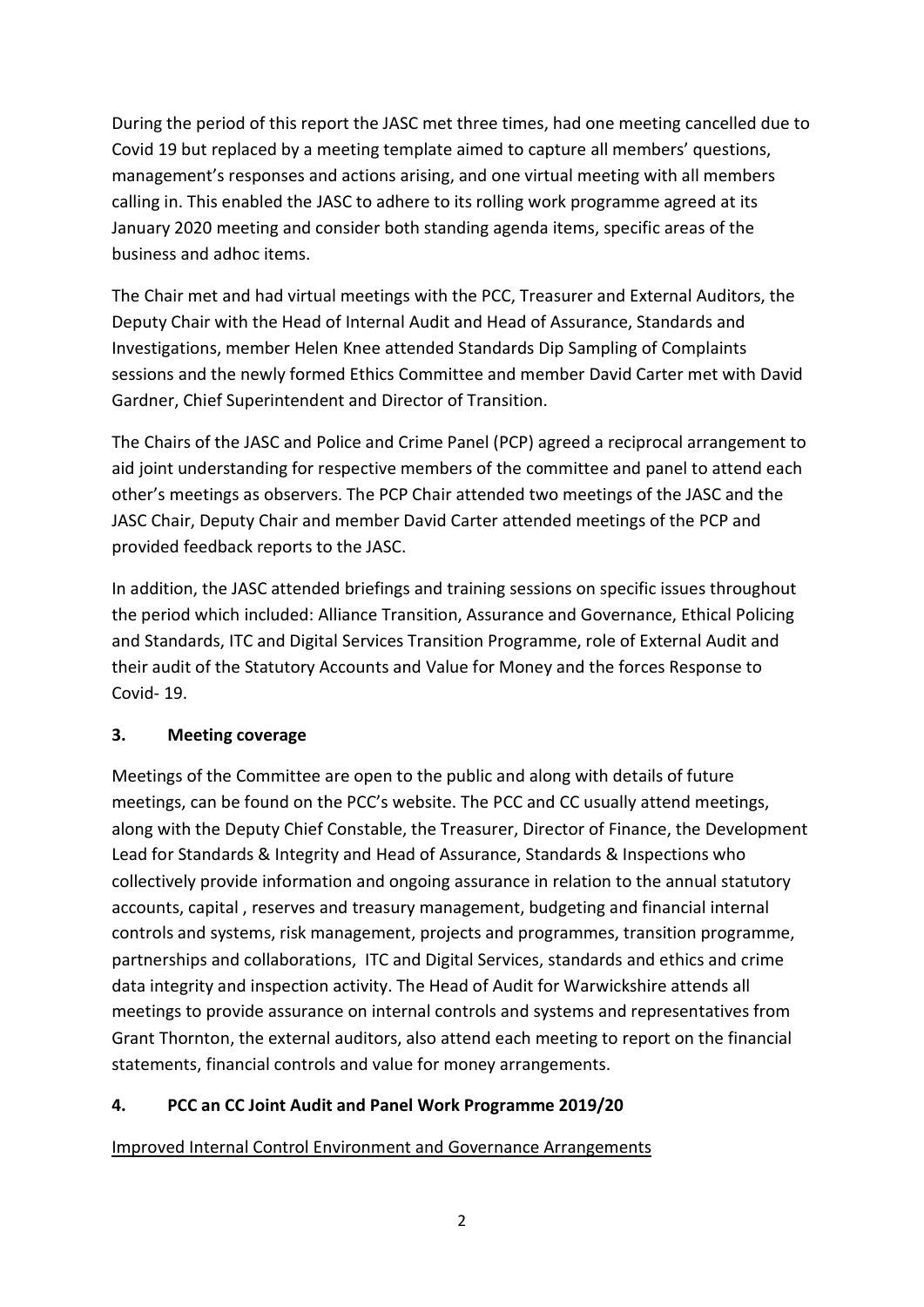The JASC considered both the 2018/19 and 2019/20 Annual Governance Statements and supporting Governance Improvement Plans for both the PCC and CC during the period. They also considered the joint Governance Framework document at the January 2020 meeting which had been reviewed and updated to reflect the Warwickshire standalone situation post the termination of the Alliance with West Mercia and revised Commissioning arrangements. These ensured greater clarity on actions to address areas of significant risk and improvement and were aided though revised risk management strategies, risk registers and mitigation of the risks which were reviewed at each meeting.

The JASC also considered the Internal Audit annual opinion for 2019/20 which, based upon the results of work undertaken during the year, was that the control environments operated by both organisations provided moderate assurance that the significant risks facing the respective organisations were addressed. Reports reflected the progress made whilst acknowledging further work is needed to strengthen governance and the internal control environment.

There have been significant changes and developments to the governance arrangements over the period as explained under each heading below and the JASC will continue to press for further progress with the aim of securing an adequate and effective internal control environment, which includes governance, risk management and internal control arrangements and assurance.

### Internal and External Audit

The JASC reviewed and approved the External Audit plan for 2019/20 and considered the External Audit Annual Letters for 2018/19 and 2019/20, ensuring recommendations were addressed. It approved a risk based Internal Audit revised plan for 2019/20 and Plan for 2020/21, which was aligned to the PCCs and the CCs strategic objectives in line with best practice.

The JASC considered the Internal Audit Annual Opinion and the Annual Report for 2019/20, ensuring actions to address areas of improvement are reflected in the respective Annual Governance Statements and Governance Improvement Plans. Regular reports on internal and external audit activity and progress against their audit plans were also considered by the JASC throughout the period which enabled members to have a detailed understanding of the outcomes of the audit work carried out and seek assurance as to the effectiveness of the internal control arrangements. In particular, the Committee was able to probe in detail those internal audits which had resulted in a "limited" audit opinion and track progress in addressing key issues and recommendations identified where delays in implementation have occurred.

The JASC noted the updated Internal Audit Charter which sets out the role and responsibilities of Internal Audit and had been updated to reflect changes in professional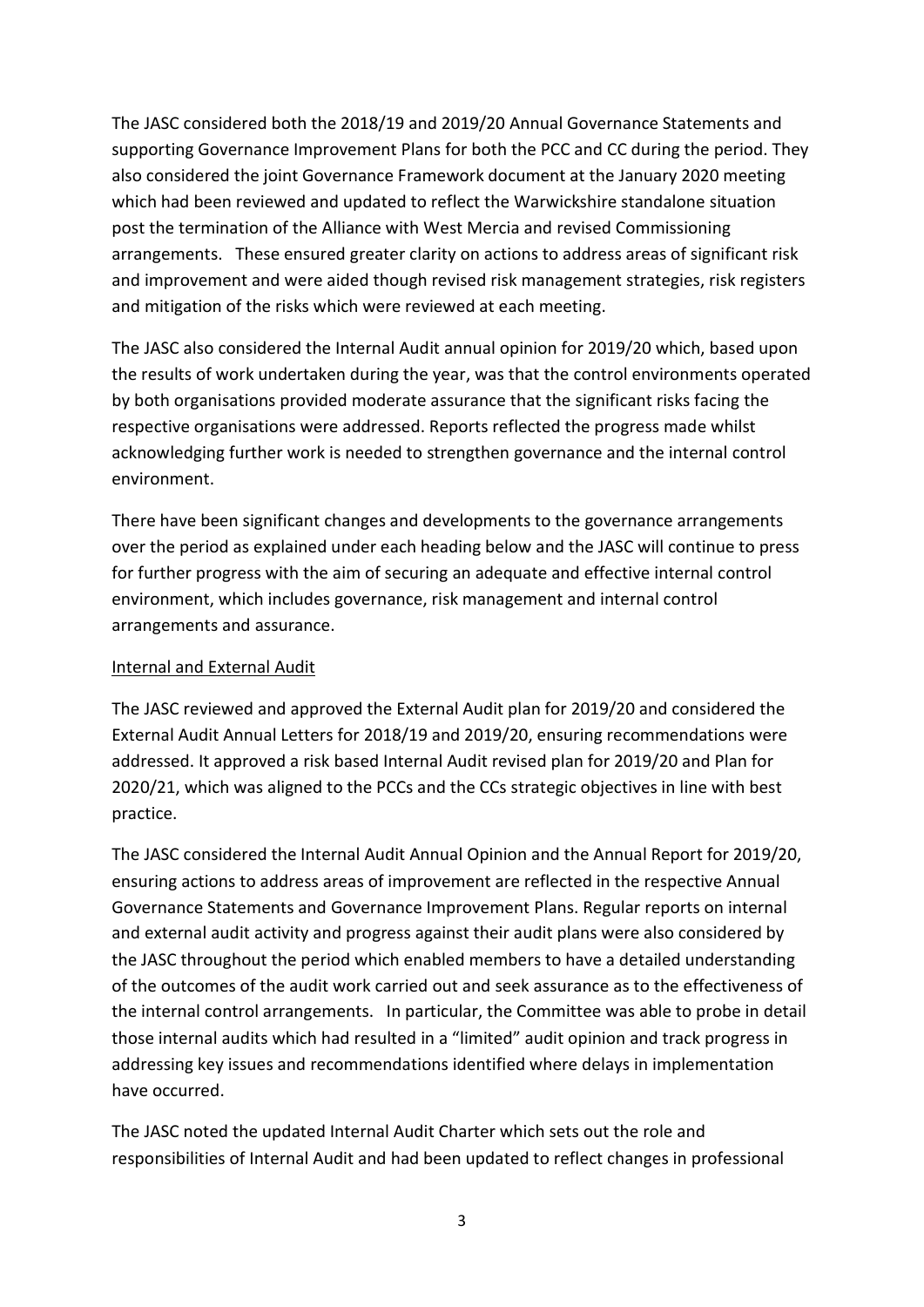standards. Members also regularly consider national policing and financial reporting and audit issues and developments which are brought to their attention by the external auditors. This is undertaken primarily to seek assurance that these issues are being considered by the PCC and CC and their management. Issues brought to the attention of members during 2019/20 included a revised approach to Value for Money audit work being introduced in 2020/21, Financial Reporting and Management during COVID-19 and various reports on concerns over the current state of the quality, cost and coverage of audit work in the Public Sector.

### Risk Management – Delivery of PCC and CC Business Plan

Following the termination of the Alliance with West Mercia, the JASC advised on and endorsed new risk management policies and frameworks for OPCC and CC; it encouraged the alignment of process and presentation for a more consistent approach. Members reviewed the risk registers of the PCC and CC at each meeting and the assessment and management of key strategic risks and mitigations. It helped progress the identification, alignment and mitigation of key strategic risks to the delivery of the PCP and received 'deep dive' analysis into the risks and mitigations for the ICT – Digital Services Transition Programme. Regular reports and review by the JASC saw significant development of the risk management frameworks supporting the PCC's and CC's delivery of the PCP and the Business Plans.

### Transition Programme, Collaboration and Partnerships

A key focus for the JASC over the period was the risks associated with the Transition of services post the termination of the Alliance with West Mercia and resulting financial settlement. This involved significant planning and management with the replacement of some services by renegotiated S22 agreements with West Mercia, the development of inhouse ITC capacity and new collaboration service arrangements with West Midlands. Members were kept up to date on progress and the associated challenges and risks of the transition of these services, the development and implementation of the assurance framework and the implementation of audit recommendations. This activity is contributing to much improved assurance and governance in this area.

#### Financial Governance and Reporting

The JASC considered reports on key financial risks and the overall budget position which remain a significant challenge as reflected in the PCCs and CCs risk assessments. It reviewed the Annual Audit of the Statement of Accounts reported by the external auditors noting unqualified opinions on the 2018/19 and 2019/20 Financial Statements and 2019/20 Value for Money arrangements but a qualified "except for" opinion on the 2018/19 Value for Money arrangements in respect of the termination of the Alliance. The management response to this qualified opinion covering assurance and governance is covered in the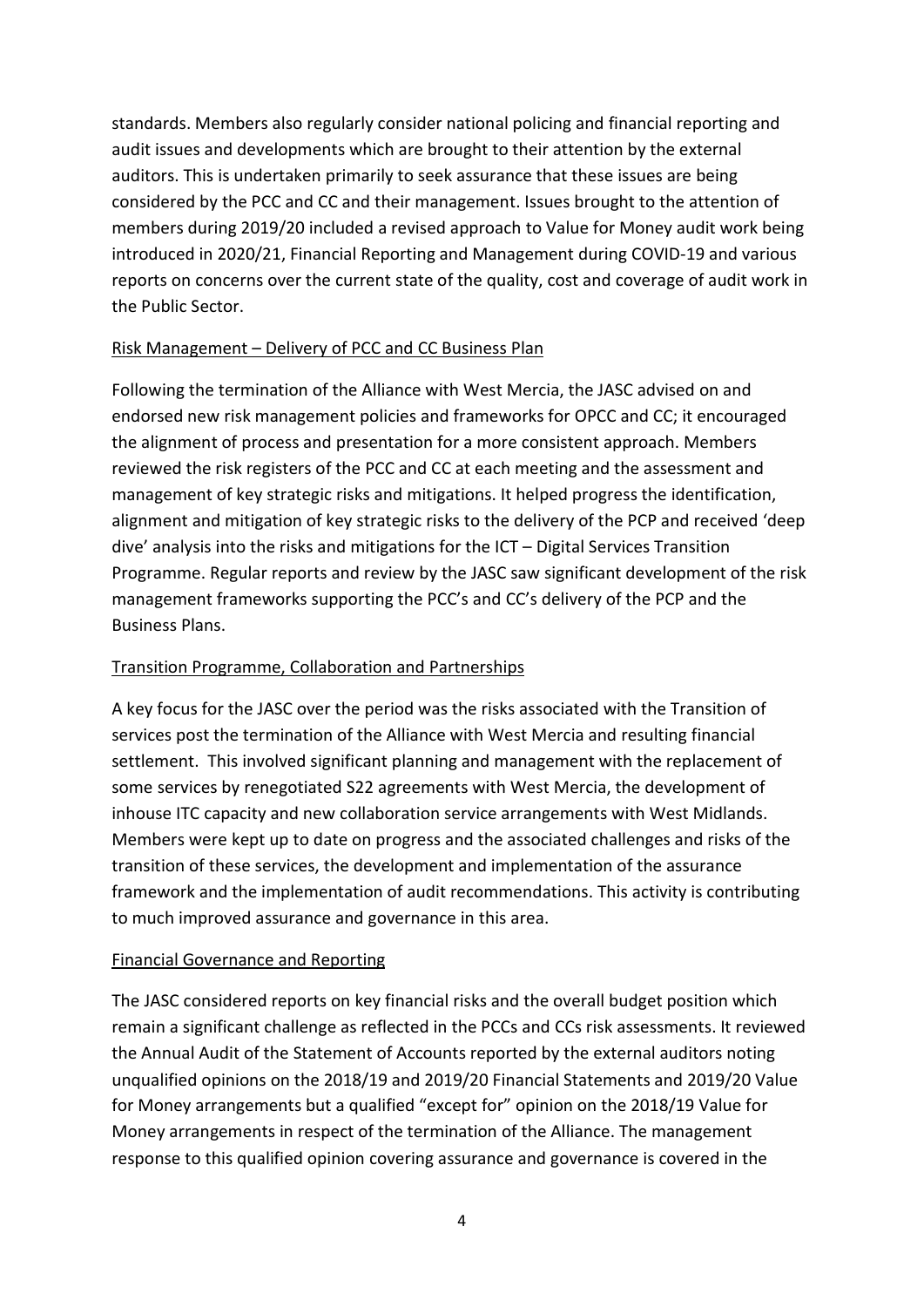paragraph above. The JASC scrutinised and commented on the Treasury, Reserves and Capital Management Strategies and Outturn reports.

#### Assurance Framework

The JASC reviewed regular reports from the force Assurance, Standards and Inspection function and actions taken to address areas for improvement and recommendations raised by Internal Audit and HMICFRS, which included the annual PEEL assessments. It noted the S55 responses on these assessments from the PCC to the Home Office.

The JASC noted a new high level meeting assurance structure showing that a Warwickshire Assurance Board had been established, chaired by the Deputy Chief Constable, to ensure recommendations from the PEEL assessments were actioned appropriately and Home Office Counting Rules (HOCR) were complied with. Subsidiary governance boards, reporting to the Assurance Board monthly, are tasked with owning specific areas of assurance. For example: the Investigations, Standards and Outcomes Board is responsible for driving improvements to investigations, and: the Service Improvement Team are owners of the HMICFRS action plan, which includes recommendations from the 2019 PEEL assessment, Crime Data Integrity Inspection reports and Internal Audit. In support of these boards the Force Crime and Incident Registrar (FCIR) function provided regular reports on progress in completing the team's risk based audit and assurance schedule for 2019/20 and 2020/21 covering 14 main audit areas across the period. These reports also included those areas identified as requiring improvement and the progress of related actions being taken over 2019-21.

### Standards, Ethics and Complaints

The JASC received regular reports over the period on the development of Standards, Ethics and Dip Sampling of closed Complaint cases. The force established an Ethics Committee during the period to oversee the embedding of the policing Code of Ethics to help deliver the highest professional standards in their every-day service to the public. The Complaints Reform legislation has led from early 2020 to the PCCs office becoming responsible for complaints and appeals. In view of the low number of appeals in Warwickshire, a Complaints Appeals Manager post is shared with the West Midlands Commissioner.

### Conclusion

Over this period the JASC has overseen key developments and improvements in the effectiveness of the governance arrangements in place and, in particular, in the identification and management of key risks to the delivery of strategic priorities and objectives, transition of services and collaboration and partnership governance, assurance, audit and inspection and the PCCs ethics and standards oversight. The JASC has also overseen the delivery of effective internal and external audit services.